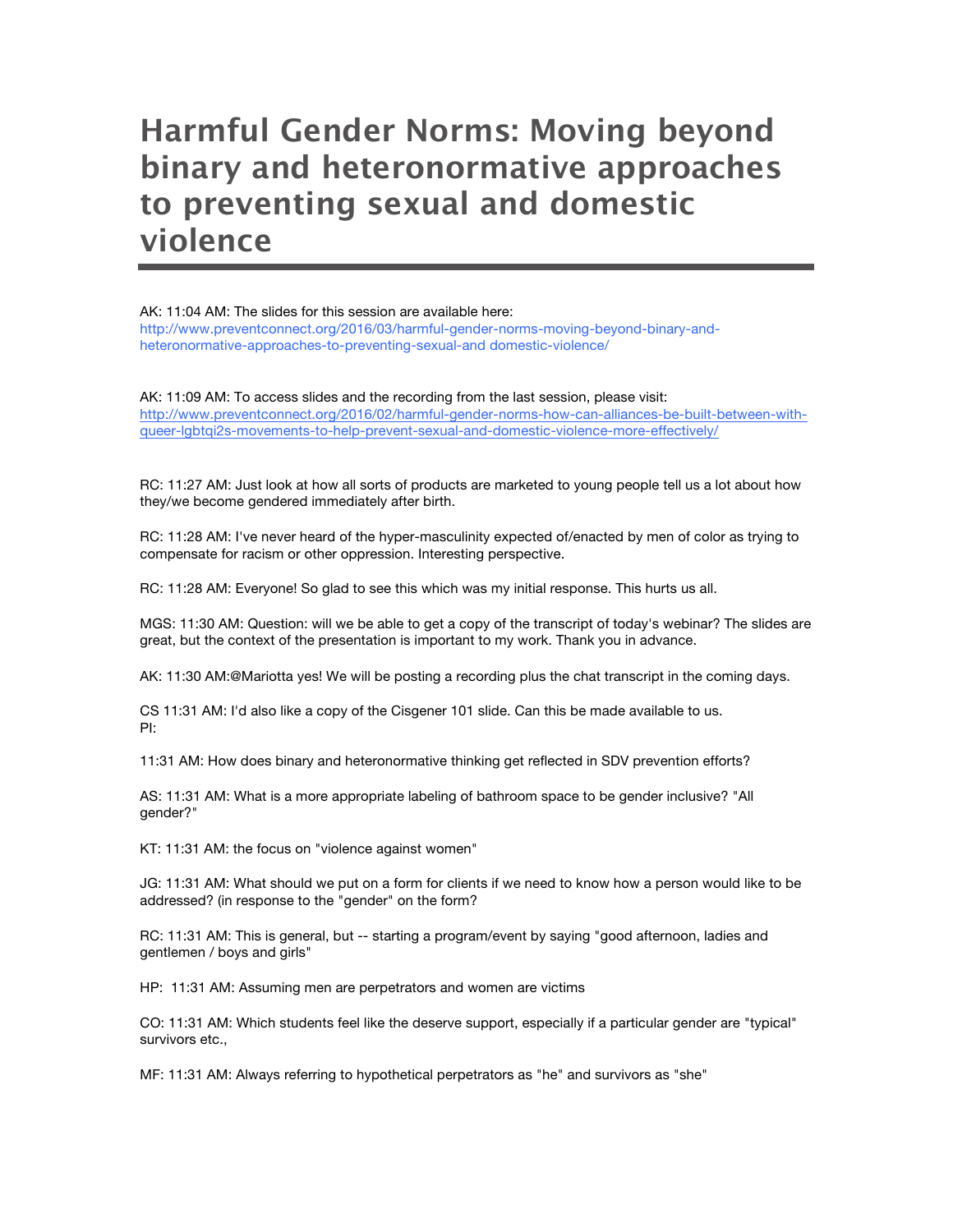RC: 11:31 AM: Assuming that our audiences identify as boy/girl and relating to members of the audience like that.

DC: 11:31 AM: people think that heterosexual women are the only victims are sexual violence

MR: 11:31 AM: boyfriends and girlfriends

ASwauger: 11:31 AM: We tend to focus sexual violence prevention on women.

SB: 11:31 AM: our safe-house is only for women

KR: 11:31 AM: because we often only think of this as heterosexual relationships and miss the other types of relationships

CD: 11:31 AM: myths that men cannot be assaulted or raped.

PI: 11:31 AM: from boys to men

LA: 11:31 AM: Male callers are often assumed to be pranking or perverts

CC: 11:31 AM: We talk about gender roles in regards to men and women

BW: 11:32 AM: violence is reflected on men against women

Gretchen Ellis 11:32 AM: assumption of male='abuser' woman='victim', in heteronormative relationships

Sarah Nevarez 11:32 AM: our state law specifically prohibits any discussion of non heterosexual and non binary if we are speaking to students in school settings

CC: 11:32 AM: Trans and queer folks are largely left out of mainstream prevention and crisis services by assuming that SV happens only to straight cis people

MFE: 11:32 AM: girl/boy friends

KR: 11:32 AM: violence can be different in LGBT relationships

BT: 11:32 AM: We focus on him hurting her and not her hurting him.

DC: 11:32 AM: trans-women are completely silenced in these conversations and the services that we provide

LC: 11:32 AM: assumptions in general

KR: 11:32 AM: in terms of different was that they can be abused

TB: 11:32 AM: agency names include "women" specifically, even if the agencies work with all genders

- CC: 11:32 AM: There is also a lack of trans competency among service providers
- LT: 11:32 AM: @Melissa Tan thank you! found it
- AB: 11:32 AM: Men can't experience rape, girls are suppose to play hard to get, etc.

EH: 11:32 AM: LGBT community afraid to come forward

MB: 11:32 AM: shelter names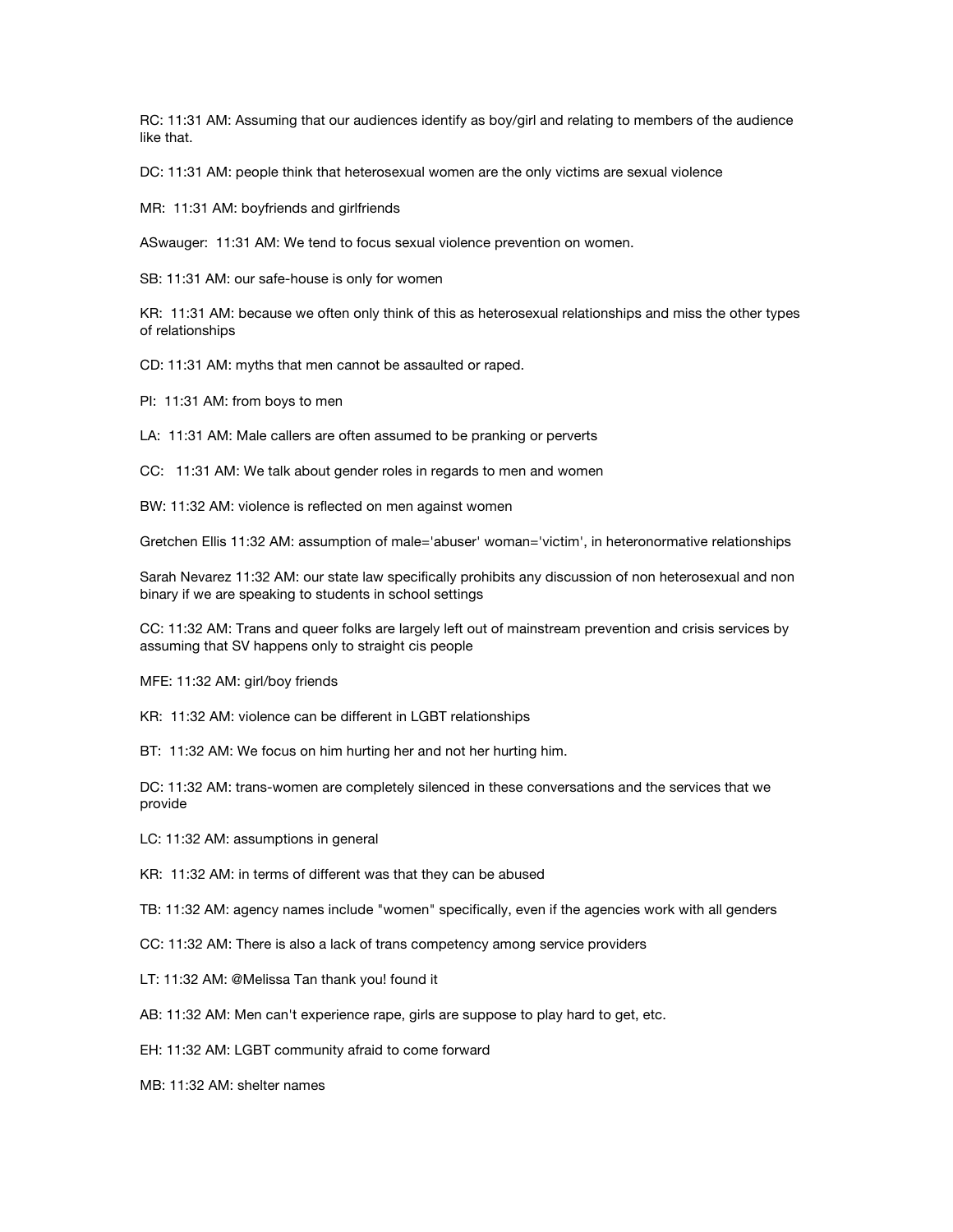RC: 11:32 AM: Tokenizing male perspective in sexual violence prevention

JK 11:32 AM: Marketing is always geared towards women

LZ 11:32 AM: Healthy relationship promotion is often structured around heterosexual relationships

BT: 11:32 AM: I hear all the time that men can not be abused physically or sexually.

AV: 11:32 AM: The name of the program I run in schools is called "Her Power"...it leaves out folks who fit outside of the binary.

AJ: 11:32 AM: No BIP classes for women

EF: 11:33 AM: A lot of people think sexual and domestic violence is a women's issue when really it is a men's issue as well

RR: 11:33 AM: community automatically assumes we don't serve men and boys

LC: 11:33 AM: "re-defining masculinity" efforts

SB: 11:33 AM: the assumption that a women arrested for SDV was a wrong or dual arrest bc she was of course the victim

JH: 11:33 AM: We provide BIP for women.

EF: 11:33 AM: people also don't realize there are different kinds of gender aside from woman and man

AB: 11:33 AM: Using male pronouns to describe abusers

EF: 11:33 AM: and so people label the victim as the woman and the perpetrator as the man

LA: 11:33 AM: There are too few male professionals in this field.

RC: 11:33 AM: #Liz - as if femininity does not need to be redefined :-)

SL: 11:34 AM: Talking about gender stereotypes in early grades and giving kiddos options in how they play -- reading books like William's Doll and Jacob's New Dress.

SB: 11:34 AM: the idea that we need to teach our boys to treat women correctly... why not everyone just treat everyone correctly

EF: 11:34 AM: domestic violence and sexual violence can happen to anyone regardless of their gender and sexual orientation

AR: 11:34 AM: calling little boys "lady killers"

RM: 11:34 AM: heteronormative thinking is a risk factor for SDV perpetration, so prevention should include breaking down these attitudes (individually) but also cultural norms that support patriarchy and heteronormativity

JAM: 11:34 AM: Its good to hear that things need to change as far and DV and SA being a gendered issue. I've been encouraging men for years now to come forward and that abuse affects them too and how the traditional male gender roles are so unfair.

FLG: 11:34 AM: Services, particularly homeless shelter services where many survivors in our community must access, are offered on the binary. Non-gender conforming and other trans folks have to choose either men's or women's shelter and other services.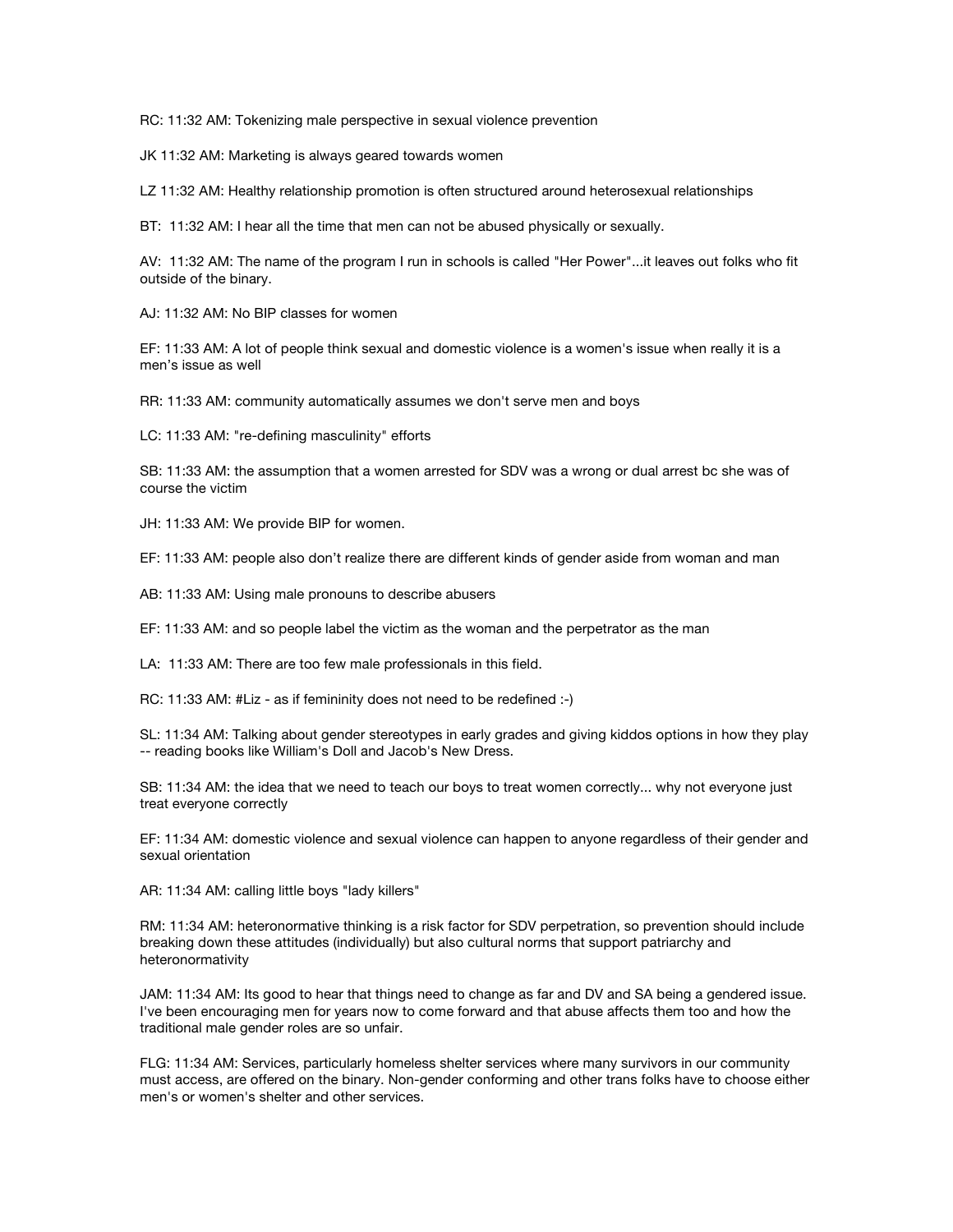CO: 11:36 AM: How do you go about begin the conversation about preferred pronouns... I can see our center attempting to begin using this, but seeing a group full of staff/faculty who scratch their heads as in "How important is this to really do?"

CC: 11:37 AM: Starting with a trans/queer 101 training led by a knowledgeable professional is a great place to start, as being trans/queer competent is a lot more than pronouns. We started that way here and it has been helpful for providing a deeper context and understanding!

RC: 11:37 AM: How do you manage sharing personal pronouns in a way that is respectful of everyone? I've seen this practice devolve into something that was less than respectful.

DL: 11:37 AM: @Rebecca - great point that heteronormative thinking is associated with risk factors related to sexual and domestic violence.

OO: 11:38 AM: CC is frozen...and I actually need it

JG: 11:38 AM: What should we put on a form for clients if we need to know how a person would like to be addressed? (in response to "gender" on a form?

DL: 11:38 AM: @Oliiva - if CC is frozen it is best to exit and re-enter

JG: 11:38 AM: (as well as for reporting purposes)

HP: 11:38 AM: On forms, instead of using boxes ("female" or "male"), leave a line for folks to self identify

LJ: 11:39 AM: EXACTLY! Language and paradigms that are forced into binary codes and the need to recreate and grow language to be gender expansive.

JG: 11:39 AM: I like that Hannah. Simple, but very inclusive.

ZC 11:39 AM: English is a cissexist language and conditions our brains to think in binary ways

HP: 11:40 AM: It can definitely make it hard for reporting/tracking; however, in best serving clients I find it is most helpful for them to let us know how they like to be identified. Including a "preferred pronouns" line is also very helpful.

MGS: 11:40 AM: important to understand that cultural context, history & knowledge impact how various populations talk among each other, and how they interact with more dominant or mainstream cultures.

JG: 11:41 AM: Thank you everyone--I have been wanting to change things and just wasn't sure the most inclusive way to do it. Thank you all so much!

TB: 11:41 AM: @Rebecca I think it's helpful to set some expectations before asking people to share where you emphasize that respecting pronouns is important to you (and your agency). I think it's also helpful to make sure people know they can pass if they want to.

CC: 11:41 AM: I have questions from students saying that if a trans person doesn't announce that they are trans they "deserve " to be acted upon in a violent way!!!

RC: 11:42 AM: @Taylor, yes, we are putting that into practice as a lesson learned!

RC: 11:44 AM: @Taylor, thank you! We are also thinking of having people write their preferred pronouns on their name cards.

MGS: 11:44 AM:@Wesley: thank you for sharing the perspective of what dual identities & intersection mean.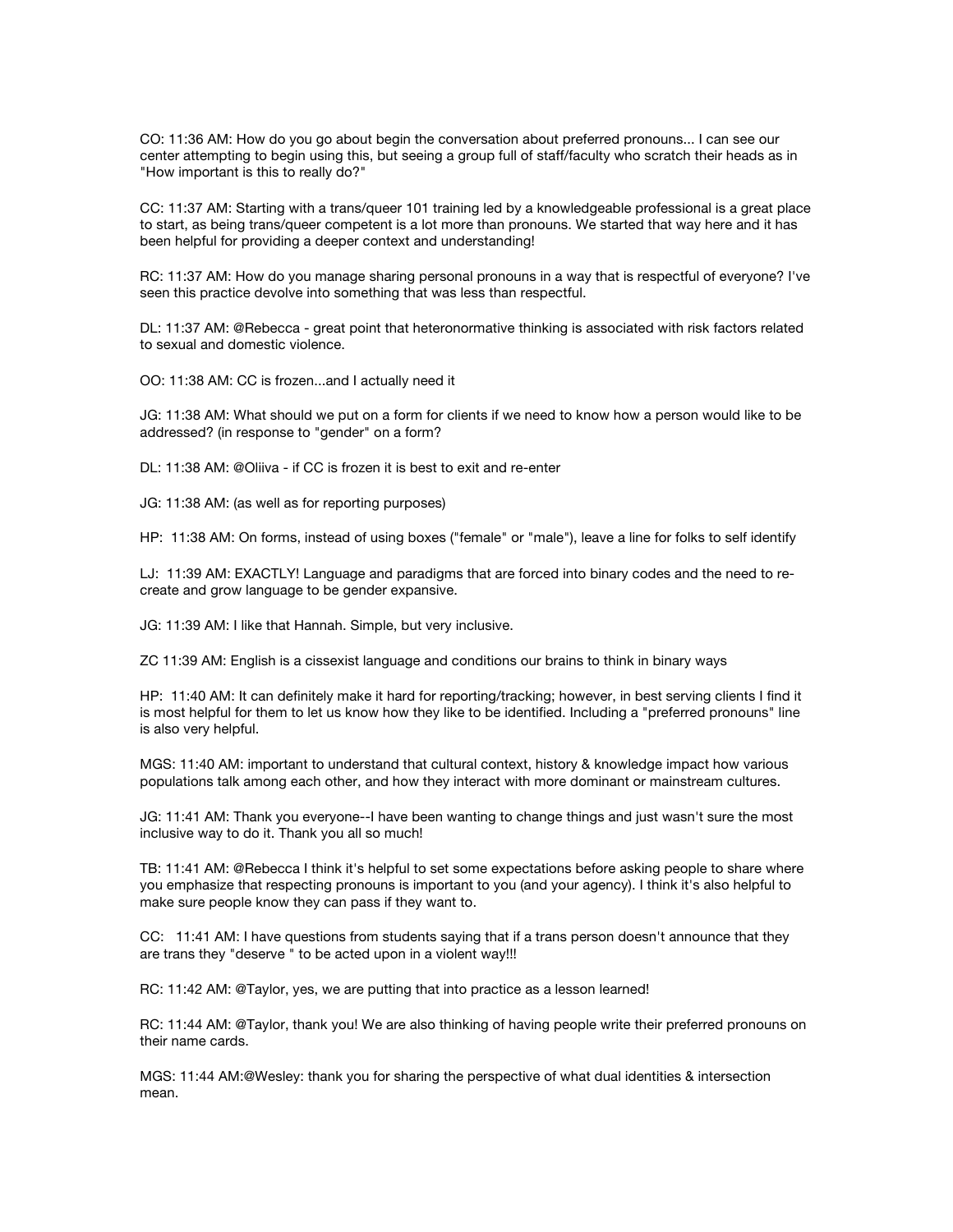DL: 11:45 AM: At the 2015 National Sexual Assault Conference we had a space for participants to include their preferred gender pronoun.

LJ: 11:45 AM: \*slow handclap\* for all of those clarifications between queer and fender expression and gender identity. Thank you.

PI: 11:46 AM: Here is a potentially helpful link from the UC Davis LGBTQIA Center. http://lgbtqia.ucdavis.edu/educated/glossary.html

LA: 11:47 AM: Great point about "spaces."

WT: 11:47 AM: Thank you for joining Lexx. So great to have you

MGS: 11:47 AM: when I talk about ally/ally ship, I also remind folks that being an ally is a choice; that you must determine what you can do in the places of privilege to lift up and make space for those who haven't been present.

ED: 11:48 AM: Fantastically put Marriotta Gary-Smith!

AJ: 11:48 AM: What does the term "cyborg" refer to in terms of gender?

PI: 11:48 AM: The Universe of Gender model and other helpful resources from our previous Guest Liat are available on the PreventConnect site at http://www.preventconnect.org/2016/02/harmful-gender-normshow-can-alliances-be-built-between-with-queer-lgbtqi2s-movements-to-help-prevent-sexual-anddomestic-violence-more-effectively/

RC: 11:48 AM: Thanks also for mentioning inward and outward conversations. So many people do the training and think, "Okay, I've made it! I'm an ally!" No one is perfect and allies make mistakes and still harbor implicit biases. It requires ongoing self-reflection.

MGS: 11:49 AM: for me, personally, I must renew my "ally ship" card daily; it's not about my words but instead about the active movement to create change that will positively impact & improve all of our lives.

LJ: 11:49 AM: In all therapy session in my practice I address pronouns and state my own. I find it's super important for people that identify outside of the binary and for those that do, it often is a way to find out how they define those roles for themselves.

ZC 11:49 AM: Kyriarchy" is a great intersectional term to know that encompasses sexism, racism, homophobia, classism, economic injustice, colonialism, ethnocentrism and other dominating hierarchies….its time do smash hierarchical binary-ism.

AK: 11:49 AM: @Jessi @Mariotta yes! I always think of being an ally as work without a finish line.

LJ: 11:50 AM: I admit that in reference to ally I am stuck with getting out of a binary regarding if you are a not an ally you are an adversary. I know it isn't true, but it has yet to feel true.

SW: 11:51 AM: This is a great illustration of a universe of expression, but i still don't see how it successfully removes different expressions from being described in relation to the binary.

ED: 11:51 AM: I've never heard of the word Kyriarchy, thanks for the new knowledge! @Zelaika SW: 11:52 AM: e.g. 'less masculine' 'both masculine and feminine' or 'neither' are still shackled to dominant constructs of the binary.

MT: 11:55 AM: Yes, I get this all the time at work. Several of my coworkers say "girl". Mostly cisgender females work there.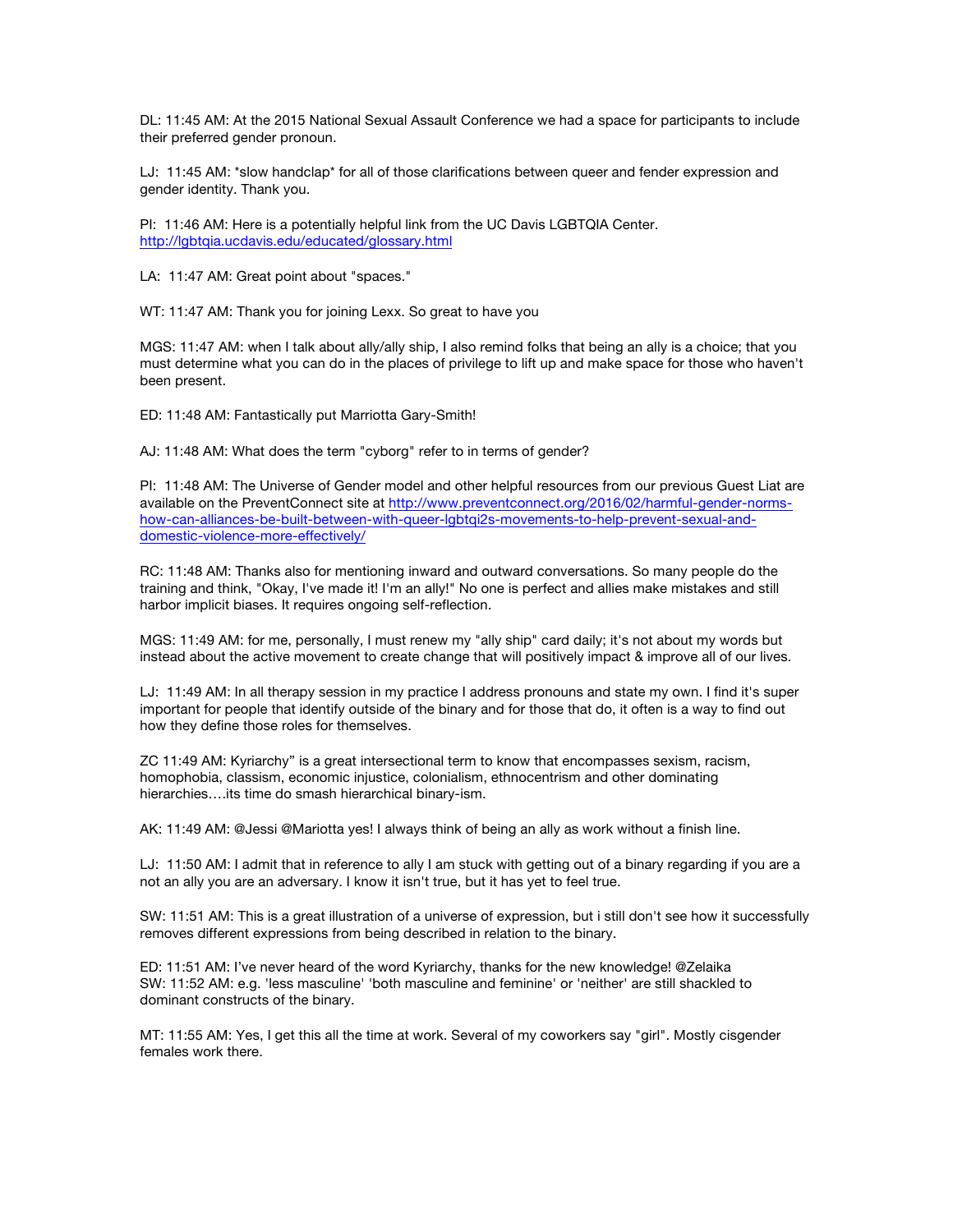ZC 11:55 AM: Wesley makes very important point about self-knowledge... I encourage everyone to explore your inner verse (inner universe) for inner standing (understanding of inner world).... self-reflexivity and critical thinking are necessary components of unlearning binaries.

CS 11:55 AM: Would love to have access to this graphic also - fork/knife and chopsticks. Is it available to us for our trainings?

ST 11:56 AM: This work is ever evolving and a commitment to unlearn what was given to us. Allyship is a process, not an identity.

ZC 11:57 AM: Addressing internal biases/ oppressions is an imperative aspect when striving towards sexual liberation.

MGS: 11:58 AM:@Shanea: YES.

AR: 11:58 AM:@Shanea, that's why A is not for Ally--it's not who you are it's what you do!

JW: 11:58 AM: Thank you for allowing that mistakes can happen - it does not have to be a crisis

LJ: 11:59 AM: I think an important part of ally ship is also being aware of safety. If a person uses plural pronouns in the office, but not outside of the office or in their church we have to be mindful of not outing people regarding any part of the gender identity, sexual orientation or sexuality. Keeping the marginalized safe is a part of ally ship.

ST 11:59 AM:@Amanda Yes!!!

MGS: 11:59 AM:@Lexx, that's a great point. Thank you.

Laura Spoor 12:00 PM: @Carol Sauceda- if you follow PreventConnect on Twitter they just tweeted the fork/knife graphic

LC-D: 12:00 PM: Those gender options will greatly undercount trans clients, as many trans clients only identify as male/female

DL: 12:01 PM: @Carol https://t.co/zGgZDiaxzi is picture of which one of you is the fork

DC: 12:01 PM: I think it's also important to consider when it's really relevant to ask a person what their gender is.

RC: 12:02 PM: I get really annoyed when forms use "Transgender" as a gender option on a form. That's not telling you enough about their identity...

LJ: 12:02 PM: @Loree that may be true, but I think that there is also a large population that finds those two boxes specifically problematic. I think erring on the side of more options and inclusivity is thoughtful.

MT: 12:02 PM: Yes, I had a FtM transgender friend who would wait after school to go home and use the restroom

LJ: 12:03 PM: @Dolores, another option is just to make it a blanket policy that is inclusive for all and for yourself.

LC-D: 12:03 PM:@Lexx you can give people options and still ask if they were assigned a different sex at birth. This is partially an age issue.

NG: 12:03 PM: would it be possible to get an agenda, trainer bios and certificate emailed for my coalition to my email after training is done please?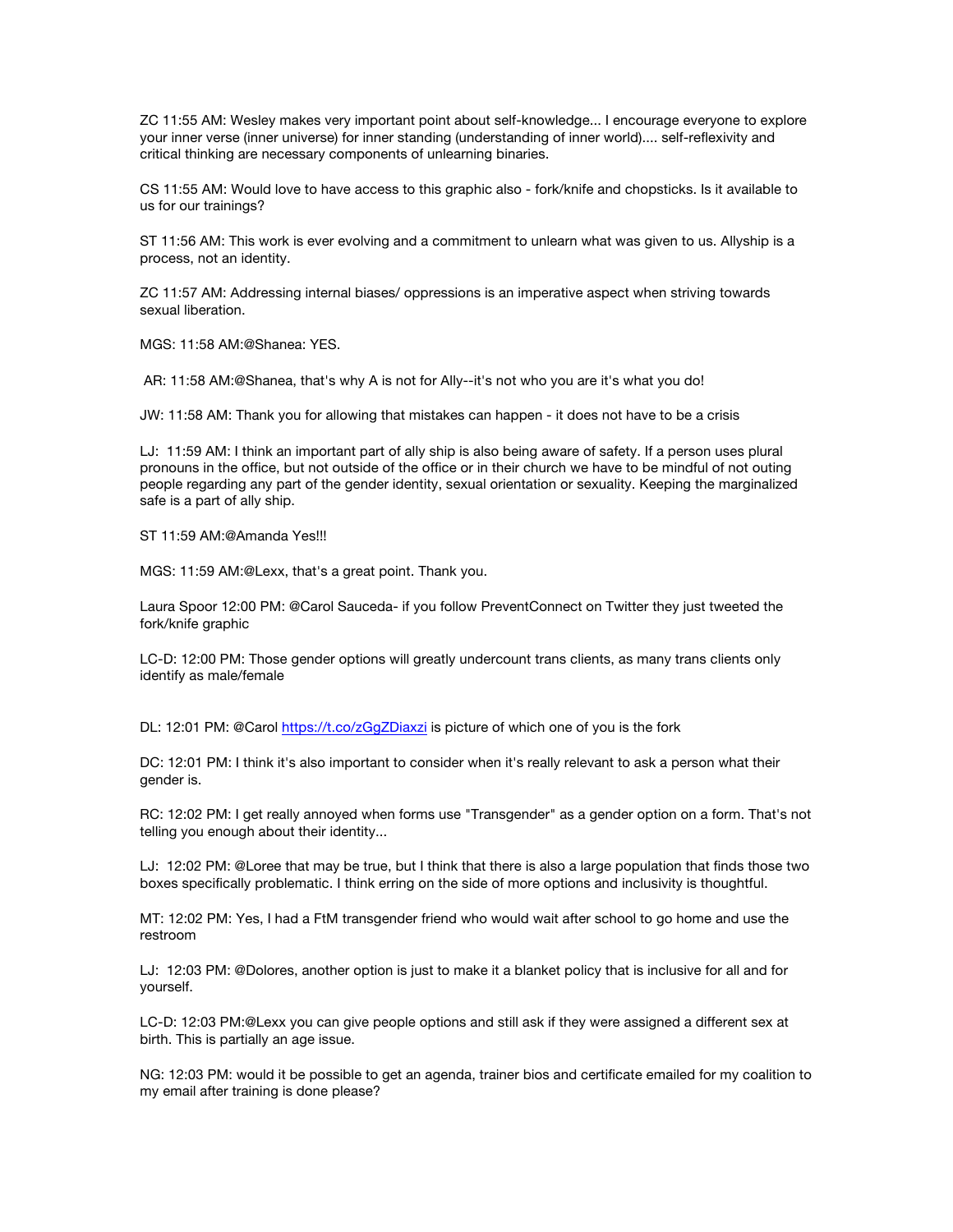CC: 12:03 PM: WE have a fight going on in our school board around the rest rooms at the school allowing trans individuals to use their identified bathrooms.

LC-D: 12:03 PM: Older trans people in general don't id outside of male/female. So they will not mark any of the trans boxes

BT: 12:04 PM: I have done a lot of form creation in my last line of work and I can tell you that it never occurred to me to have all of these options. Is there somewhere online that educates the community about the different options? I would like to use this as an education for some of our medical practices in this community.

LJ: 12:04 PM: True I think it's more of giving those the opportunity to do so. Especially now, with trans people being more visible and having many more allies than previously.

JG: 12:04 PM: Thank you so much Lolan, that is very helpful.

KA: 12:04 PM: My college does "I will Go with You" events and educates and gives out pins to identify those who will go to the bathroom to keep a second set of eyes for safety.

LC-D: 12:04 PM: Best gender identification practices: google trans pronouns and Williams Institute

BT: 12:05 PM: Thank you Loree Cook-Daniels

AK: 12:05 PM:@Novella I sent your a private message re. your question

HB: 12:05 PM: what are the group's thoughts on using the term 'preferred' pronouns? vs simply asking about pronouns? I don't view them as a preference as much as what is! Like what is your preferred name, vs simply - what is your name?

AR: 12:05 PM: The Refuge Restrooms project is also a great resource for trans and queer clients!

AR: 12:05 PM: http://www.refugerestrooms.org/

LJ: 12:06 PM: @Holly I just say pronouns I think that preferred can infer that you might be something you are not claiming you are. For me, just who you are and accepting who you state you are works in my practice and education work.

PI: 12:06 PM: "Don't use their lived experiences as libraries" - I love that!

HB: 12:06 PM: Thanks @Lexx! That's what I've been thinking as well :)

ST 12:06 PM: yes!!!!

LS: 12:07 PM: The National Coalition of Anti-Violence Programs offers LGBTQ Technical Assistance that offers support to organizations wanting to update their forms/website/organizational material. ZC 12:07 PM: we are moving away from what are your "preferred pronouns" to what are your "pronouns"

RC: 12:07 PM: While creating a form once, I had a debate with my colleagues over whether trans women or trans men would automatically choose "woman" or "man" on the gender question. Is it recommended to have "trans man" and "trans woman" options?

MT: 12:07 PM: @Jessi Again, it's really a matter of having all inclusive options

LC-D: 12:08 PM:www.forge-forward.org focuses specifically on trans survivors of DV/SA/DV/Stalking (OVW funded)

ST 12:08 PM: Brown Boi Project out in Oakland does wonderful work with trans and/or masculine of center folks of color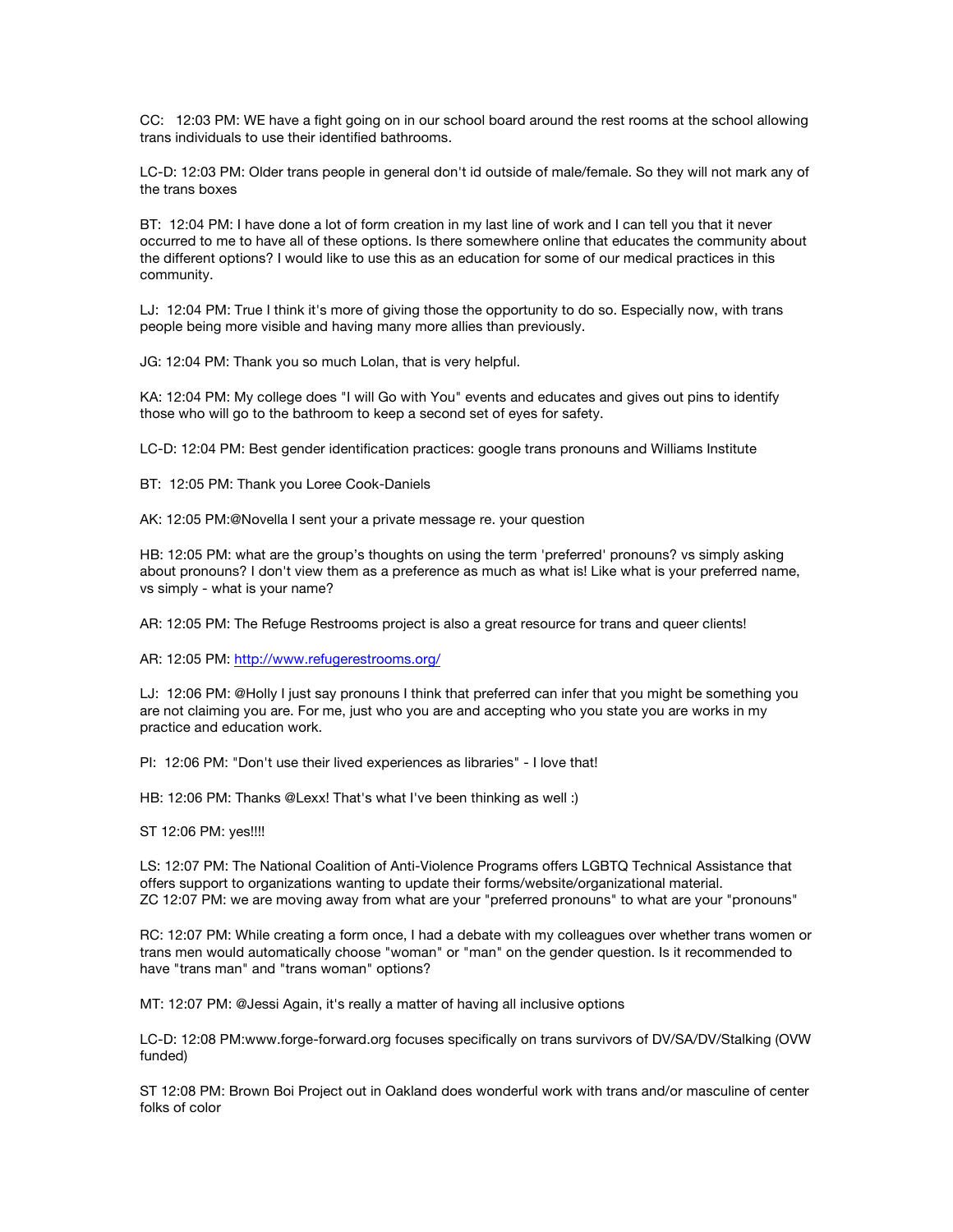AR: 12:08 PM: or just a blank line! People can fill in what they know to be true/feel comfortable saying about themselves

PI: 12:08 PM: What are some real world examples that reflect a broader understanding of gender and sexuality?

- KR: 12:08 PM: gender non-specific bathrooms
- TR: 12:09 PM:@preventioninstitute my thoughts too
- RM: 12:09 PM: Toys, clothes and activities that are geared to ALL children
- AR: 12:09 PM: studies that are reflective of non-binary, queer, and trans experiences
- AJ: 12:09 PM: Regular training for employees as LGBT culture shifts
- KT: 12:09 PM: multiple options on Facebook for gender
- JS: 12:09 PM: using "gender expansive" instead of "gender non conforming"
- EF: 12:09 PM: using the gender pronouns in our writing
- EF: 12:09 PM: and our language
- KT: 12:09 PM: acceptance of "singular they" by linguists

BW: 12:09 PM: In Jacksonville, FL teachers wear badges that identify themselves as an ALLY to LGBTQ students.

KK:12:10 PM: Media representation of LGNBTQIA folks.

MT: 12:10 PM: That's a huge question. Definitely training for employees everywhere, including institutions such as police offices.

JB: 12:10 PM: not worrying about gender so much when offering services.. Concentrating more on the person rather than what gender they relate to.

AS: 12:10 PM: I often use "they" rather than he/she when wiring literature for our agency.

HP: 12:10 PM: Washington Post's declaration of "singular they" being word of the year.

MT: 12:10 PM: Health classes in schools including gender identity.

KT: 12:10 PM: using "gender and sexual minorities" versus LGBT+++

AR: 12:10 PM: inclusive sexed!!

VLT:12:10 PM: incorporating gender pronouns into evidence based curriculum

CC: 12:10 PM: I am seeing more acceptance at high schools for gender expansive students.

CC: 12:10 PM: Using outreach materials that represent a wide range of experiences, including trans and queer people

CNB: 12:11 PM: Using the term "gender-based violence" in educational and public conversations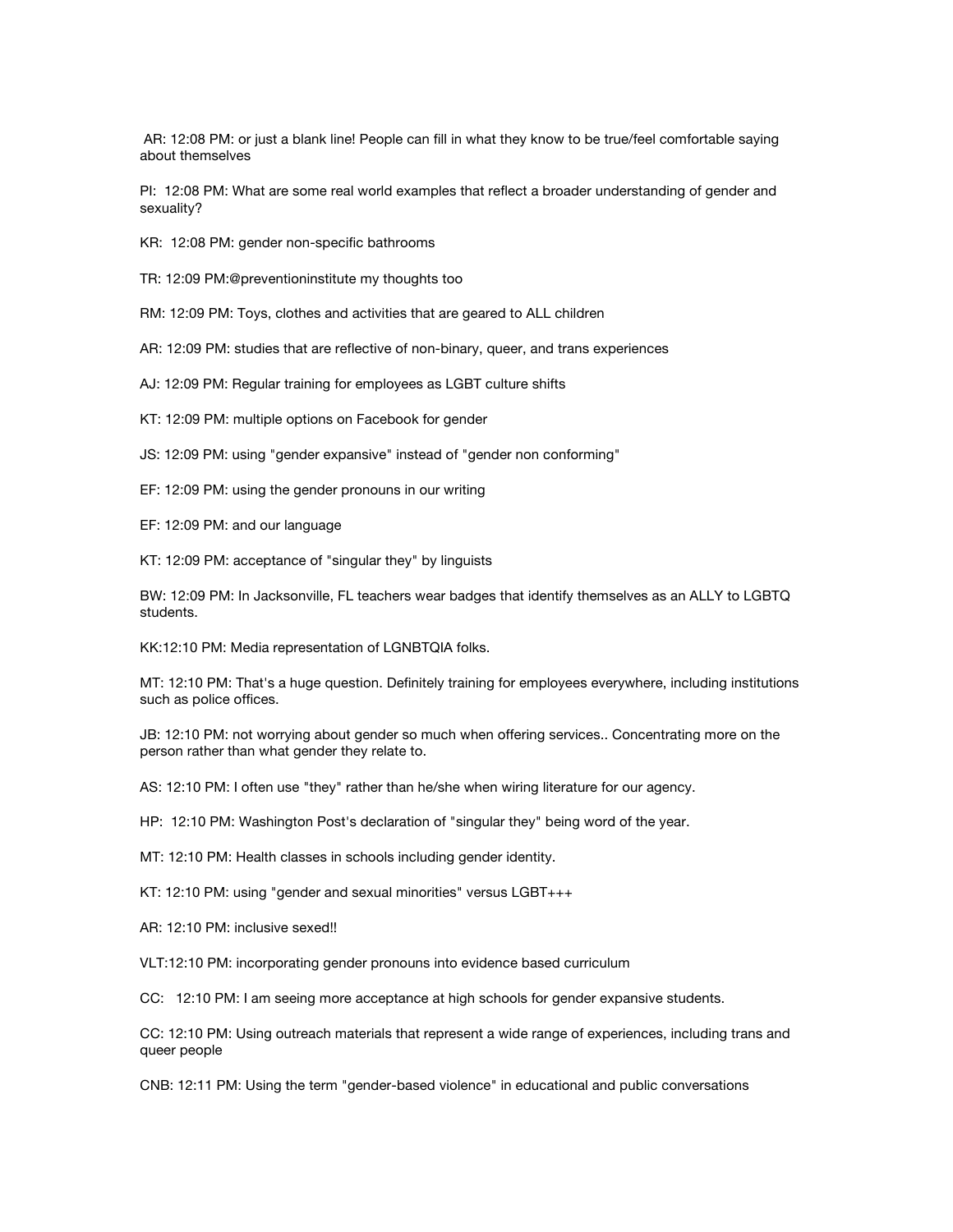RC: 12:11 PM: Always saying "victim/survivor and perpetrator," not subbing in "her and him"

LZ 12:11 PM: Yea definitely comprehensive and affirming sexuality education

AR: 12:11 PM: We do all kinds of work with inclusive sex ed--happy to be a resource for folks! Outright Vermont

LC-D: 12:11 PM: gender-based violence turns off many trans ppl

Ashlee Zubek 12:11 PM: having non sex-segregated intimate partner violence support groups for survivors.

LZ 12:11 PM: I've also heard "power-based personal violence"

AS: 12:11 PM: We refer to sexual violence as "power-based violence"

AS: 12:11 PM: rather than gender-based

BT: 12:11 PM: The "singular they" is like a new language entirely so I can see why it is very confusing to those who are not in this line of work. The public needs to be educated.

AStraub: 12:11 PM: We use Power-Based Violence

KS: 12:11 PM: Our county coalition just changed their name to Coalition Ending Gender Based Violence

LC-D: 12:12 PM: A huge percentage of trans SA survivors say they were NOT attacked because of their gender identity

KR: 12:12 PM: I like power based personal violence

RM: 12:12 PM: I think gender-based violence as a term is limiting due to the various power imbalances that can be exploited. We use power-based violence.

DK: 12:12 PM: I like power based a lot

LA: 12:12 PM: Grammar policing often silences victim's voices.

LC-D: 12:12 PM: So GBV says to them, "we don't see your type of victim here"

SW: 12:13 PM: does "power-based " downplay or even misdirect from the underlying oppressions behind it.

SW: 12:13 PM: power based personal violence sounds limited to interpersonal examples of violence

RC: 12:13 PM: @Susan Wismar, thank you, exactly what I was thinking. Disconnects the root causes.

KR: 12:14 PM: I'm new to this term, so just thinking aloud here but - isn't all violence power-based?

AR: 12:14 PM: I don't think GBV is automatically exclusive of trans experiences--there are still gender power dynamics (because patriarchy) that impact trans experiences and expressions--it's HOW ppl talk about it that makes it inclusive/exclusive to trans and queer folks

MT: 12:15 PM: Exactly

PI: 12:15 PM: Here is a link to Gender Spectrum's site: https://www.genderspectrum.org/

TR: 12:15 PM: As a violence prevention educator, I teach a curriculum in high schools. In my experience, using the term "gender based violence" helps students that aren't familiar with the terms connect how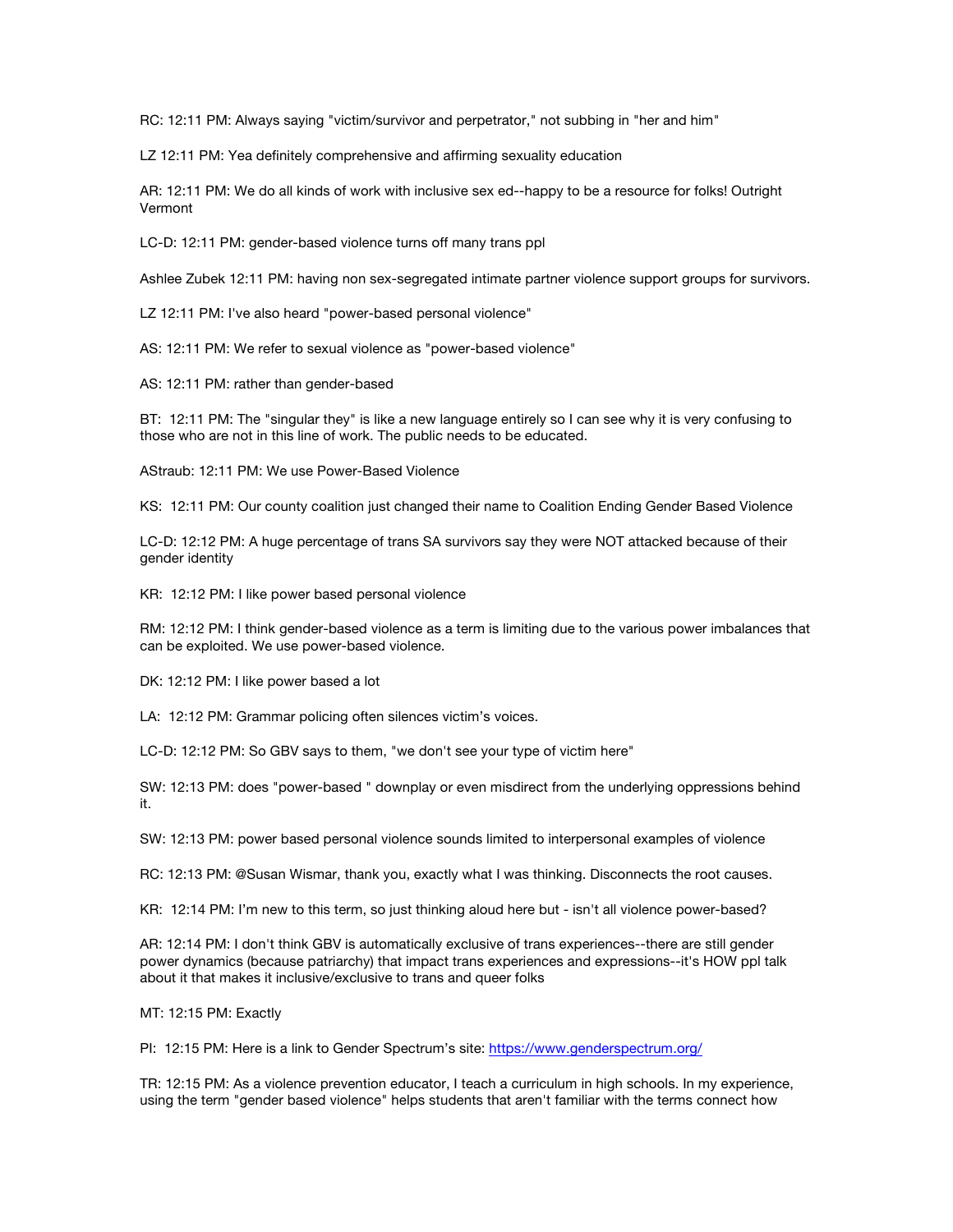generalized aggression is supported by gender roles/norms. Especially with young people that need convincing that more than one gender exists

DL: 12:16 PM: Gender Spectrum has a wonderful conference for trans\*youth, parents, siblings, professional - next one is in July 2016 in Berkeley

CNB: 12:16 PM: I agree, @Amanda, when I hear the term GBV used, its not usually meaning inclusive, but code for VAW, cisgender identity, It does depend on what you actually mean. I think we need to very descriptive and not depend on the term being understood.

ST 12:16 PM: Remembering that not everyone has access to the internet...not everyone can read...finding ways we as service providers can get back to grassroots work and reach the communities with less access to resources

ZC 12:16 PM: I think it's important to listen to non-hegemonic narratives & consider the fact that there are multiple ways of understanding and experience sexualities including indigenous voices.

ST 12:17 PM: and also giving space that these terms are evolving and new to people...even if you are a part of the community. Give space and patience for everyone to learn

PI: 12:17 PM: Also, here's the link for BreakOUT! http://www.youthbreakout.org/about-us

AR: 12:19 PM:@Craig in other words "it's HOW ppl talk about it that makes it inclusive/exclusive to trans and queer folks"

PI: 12:19 PM: This will take you to Advocates for Youth's 3 R's curriculum. http://www.advocatesforyouth.org/3rs-curriculum

ZC 12:20 PM: great point @shanea; we should work on how able-ism prevents the spread of important information to all communities.

LC: 12:21 PM: I've struggled with how we talk about the "gendered" nature of the roots of this violence (homophobia, trans phobia, sexism, racism, etc) - and the language we use to talk about this violence. When we remove lang that explains the root causes, often folks start to "equalize" the impact of the violence. i.e. "this happens to men, too." And what they mean is cis hetero men. And the analysis is lost. How do we evolve our lang and keep the analysis?

AR: 12:22 PM:@Liz the queer community doesn't operate outside the reaches of patriarchy, so it's absolutely right to interrogate the root causes of violence--AND important to do it without assuming the identities and orientations of those specific experiences of violence

PI: 12:23 PM: These are just a few examples of great art and artists. Here are links to the artists you see above as well as a few more! http://www.culturestrike.org/ http://www.micahbazant.com/ http://www.rommytorrico.com/ www.justseeds.org

PI: 12:23 PM: :)

LC: 12:23 PM: @ Amanda absolutely!

HP: 12:24 PM: Just Seeds is AMAZING

PI: 12:24 PM: If you're looking for work going on in the South: http://southernersonnewground.org/resources/kindred-spirit-organizations/

PI: 12:25 PM: What are some additional tools and resources that should be on our radar?

LA: 12:25 PM: Gender expansive literature and textbooks in public schools.